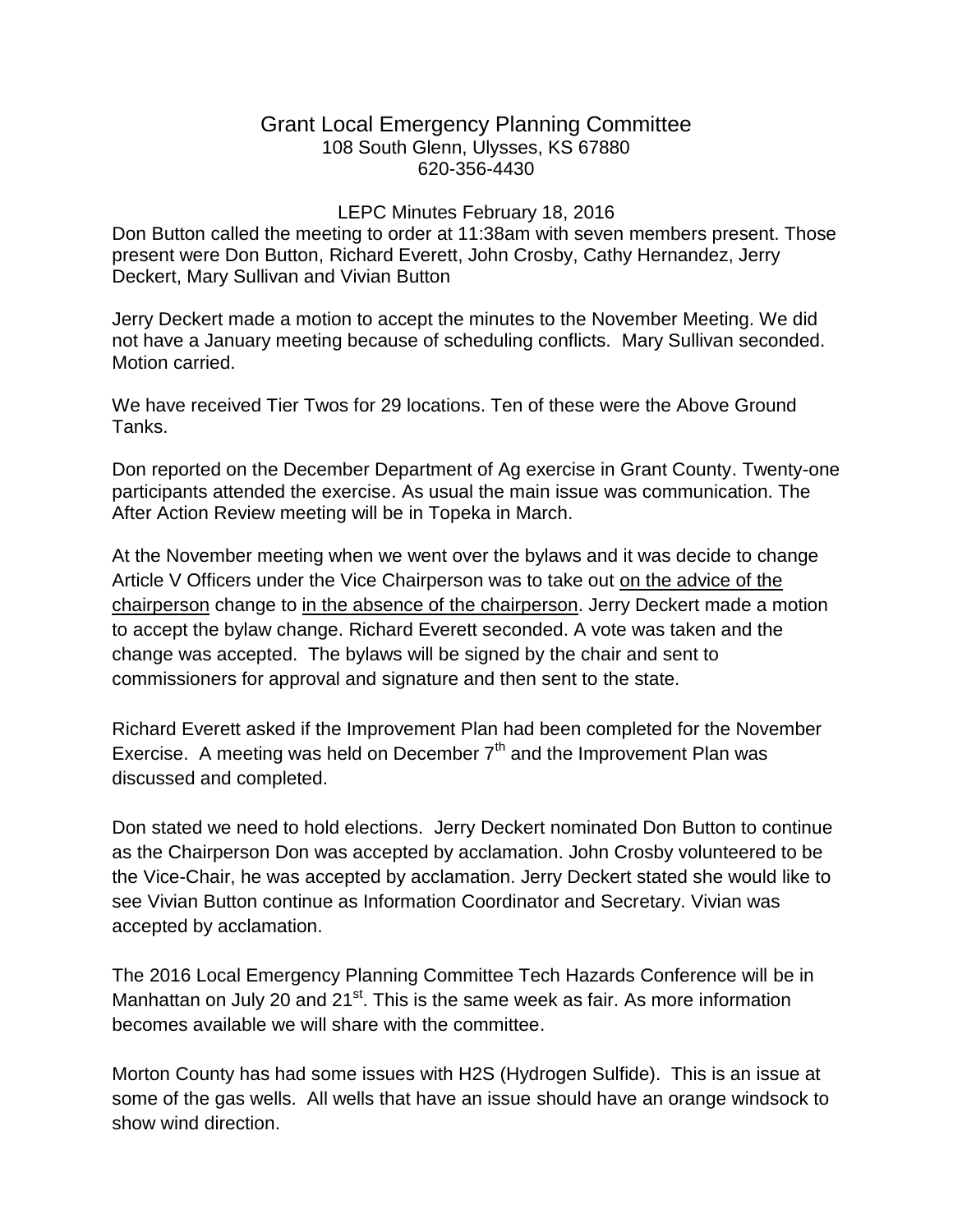Last Thursday a meeting was held in Stevens County with the 5 counties in the Southwest Kansas Health Initiative (SWKHI) and county response and medical entities and the district coroner to look over and develop a Mass Fatality Management Standard Operations Guide.

Vivian recommended the committee look over two ESF a month from the Emergency Operation Plan. It was decided to do this and to request the Primary and Coordinating agencies from each Emergency Support Function (ESF) attend the meeting for their ESF. In March we will look at ESF 1 Transportation and 3 Public Works. In April we will look at ESF 2 Communications and 13 Public Safety. In May we will look over ESF 6 Mass Care, Housing and Human Services and ESF 8 Public Health and Medical Services.

National Weather Service's Storm Identification and Spotter Training will be March 1<sup>st</sup> at 7:00 PM at the Lawson Room of the Grant County Civic Center.

Richard Everett stated the health departments are trying to complete the county exercises. The counties who received the Ebola grant funds are using them for Personal Protective Equipment (PPE) or training on PPE. Some are attending the 73<sup>rd</sup> Civil Support Donning and Doffing classes, which are being held around the state.

Some of the upcoming training in the area are: MGT310 Jurisdictional Threat and Hazard Identification and Risk Assessment Training March 8-9; MGT315 Critical Asset Risk Management Training April 12-13; MGT414 Advanced Critical Infrastructure Protection Training April 21; PER 304 Social Media for Natural Disaster Response and Recovery Training April 25 and Social Media Tools and Techniques Training April 26 and all are in Garden City.

Cathy Hernandez talked about accountability and Comprehensive Resource Management and Credentialing System training coming to our area. The dates have not been set yet and an Emergency Operations Plan Workshop has been scheduled for June  $1^{\text{st}}$  and  $2^{\text{nd}}$ .

John Crosby stated the Fire Fighter I class had completed. A few have to retake some of the stations on the test. They have some that would like to take the Emergency Medical Responder Class and some that would like to take the Emergency Medical Technician-Basic class. He is trying to get this worked out.

Jerry Deckert stated EMS is conducting an Emergency Pediatric Course on March 5<sup>th</sup> and 6<sup>th</sup>. The other continuing education will be with the paramedic students on Tuesday and Thursday from 6pm to 10pm thru ITV at the EMS building.